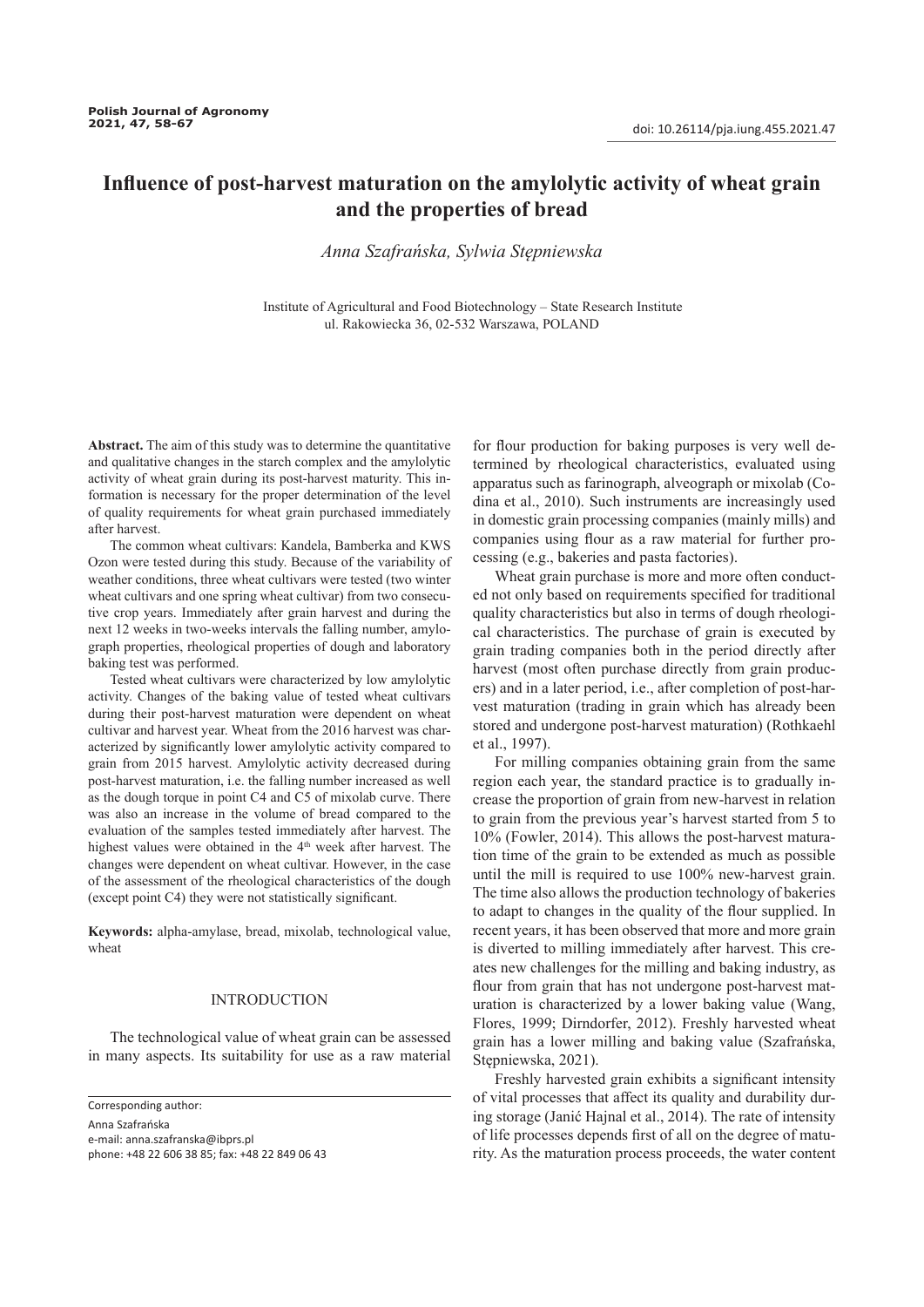of the grain decreases, and the intensity of life processes decreases. During post-harvest maturation, quantitative and qualitative modifications of the protein and starch complex, and the state of enzymatic activity occur, ultimately improving grain quality and flour's baking value (Sypuła, Dadrzyńska, 2008; Mense, Faubion, 2017). A characteristic feature of the maturation process is the predominance of the synthesis process over the decomposition and hydrolysis of chemical compounds. Under typical storage conditions, the maturation process occurs within 10–12 weeks at a temperature of 15–45 °C and grain moisture below 14% (Tipples, 1995; Sypuła, Dadrzyńska, 2008).

After several weeks of grain storage, the pericarp and seed coat is more easily separated from the grain endosperm, the flour extract increases, and the ash content decreases. Kuchciak and Czubaszek's (2015) results, who obtained higher total flour yields in industrially milled grain 8–10 weeks after harvest compared to the grain after 3–4 weeks, confirm the above. However, such trait varied according to the wheat cultivar. Flour from wheat grain milled a few weeks after harvest is characterized by higher water absorption, better dough mixing tolerance, more remarkable ability to retain gases in the dough, and higher loaf volume (Dirndorfer, 2012).

The work carried out by Rothkaehl et al. (1997) determined the level of post-harvest maturation changes in the values of basic qualitative parameters in terms of protein complex characteristics, such as gluten quantity, gluten weakening, Gluten Index, and Zeleny sedimentation index. Spring and winter wheat cultivars with different technological values and different states of enzymatic activity (the falling number for individual samples ranging from 130 to over 300 seconds) were included in this study. The obtained results indicated changes in numerical values of parameters such as gluten weakening and Zeleny sedimentation index, enabling the determination of different requirements for these quality characteristics for wheat grain purchased in the first 6 weeks after harvest and later. Also, Sypuła and Dadrzyńska (2008) point to a decrease in the amount and weakening of gluten and a reduction in the activity of amylolytic enzymes during 21 weeks of grain storage after harvest. Such information is of great practical significance, especially for companies purchasing grain directly from its producers ("straight from the field" grain) who do not have suitable conditions for its storage and in the years when low grain yields and poor quality grain are observed. Environmental conditions in the growing season and during grain harvest in our country, changing in particular years, are conducive to high variability of quality features of wheat grain harvested in Poland.

Wheat cultivars concerning their suitability for baking can be divided into three groups according to the COBORU classification (Drążkiewicz et al., 2020). Cultivars with excellent milling and baking value – the so-called elite cultivars (group E), cultivars with good quality features,

the so-called quality cultivars (group A), and of medium quality, the so-called bread cultivars (group B). In Poland, two forms of wheat are produced – winter and spring. The winter form is characterized by higher yield than the spring one and has a better milling value of the grain. On the other hand, the spring form is characterized by a better baking value (Podolska, 2007). It is expected that due to the indicated differences, the tendency of changes in the milling and baking value during post-harvest maturation will vary depending on the technological group and form of wheat.

Variations of the essential quality parameters indicate that after the post-harvest maturation period, changes of dough rheological characteristics should also be expected. However, there are no literature data available to determine the extent to which quantitative values of particular dough rheological characteristics change in this period for parameters obtained with amylograph or mixolab. Such information is necessary for the proper determination of quality requirements for wheat grain purchased directly after harvest.

This study aimed to determine the changes in the amylolytic-starch complex of wheat grain during post-harvest maturation and their effect on the baking properties of flour defined, among other things, by assessing the rheological properties of dough and performing laboratory baking trials.

#### MATERIALS AND METHODS

The study included three wheat cultivars representing two technological groups: Kandela (spring wheat, group A), Bamberka (winter wheat, group A), and KWS Ozon (winter wheat, group B). Wheat grain was obtained from the experimental field (collection of cultivars) of the Mazovian Agricultural Advisory Centre in Warsaw, Poświętne Branch. A one-factor experiment was carried out using the long strip method.

Winter wheat was grown on a soil classified as bonitation class II. For the grain harvested in 2015, the forecrop comprised potatoes, and for the grain harvested in 2016, winter oilseed rape. Fertilisation rates converted to pure nutrient equivalents ( $kg \text{ ha}^{-1}$ ) were applied in the following combinations: in 2015: pre-plant:  $N - 21.5$ ,  $P - 55$ , K – 100, in 2016. N – 19.5, P – 50, K – 100; top dressing:  $N - 70$  in both years. The sowing rate of winter wheat cultivars was to 380 germinable seeds m<sup>-2</sup>. Weed control was applied during the growing period (Lintur 70 WG at 180 g ha-1 and Komplet 560 SC at 0.5 l ha<sup>-1</sup>). Wheat grain was harvested on 28 July 2015 and 7 August 2016.

Spring wheat was grown on a soil classified as bonitation class IIIa (in 2015) and class II (in 2016). The forecrop was maize. The sowing rate of spring wheat was 450 germinable seeds m- ². Fertilization converted to nutrient equivalents (kg ha<sup>-1</sup>) was applied in the following combinations: in 2015: pre-sowing  $N - 79$ ,  $P - 49$ ,  $K - 131$ ; in 2016: pre-sowing  $N - 79.6$ ,  $P - 50$ ,  $K - 120$ .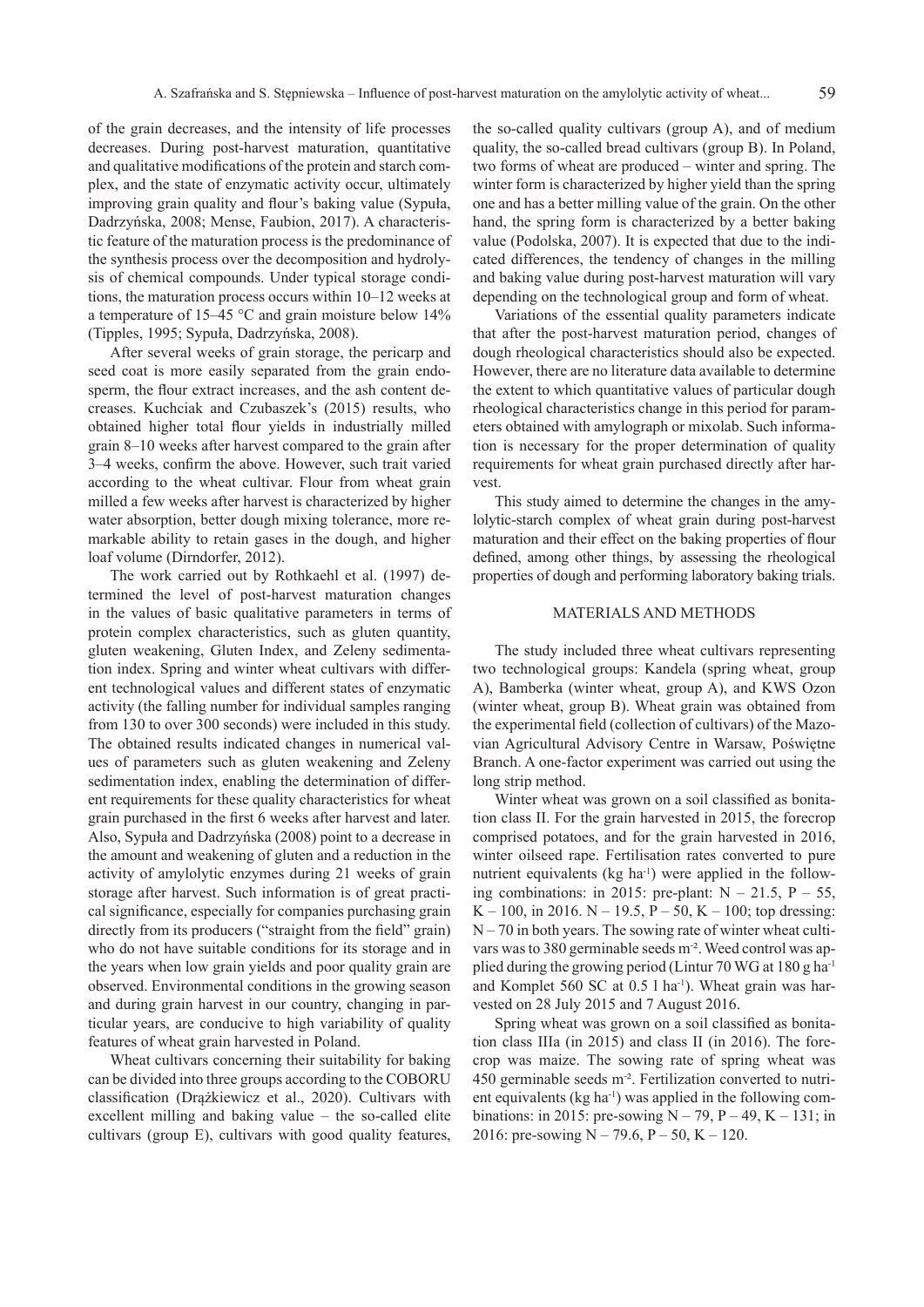Immediately after grain harvest, and then at two-week intervals for twelve weeks, the following quality parameters characterizing the activity of amylolytic enzymes were determined: falling number of grain and obtained flour (according to PN-EN ISO 3093:2010), amylograph properties (according to PN-ISO 7973:2001), rheological properties of dough by mixolab (according to ISO 17718:2013).

Laboratory grain milling was performed using a Chopin Dubois mill (CD) according to the milling procedure in PN-EN ISO 27971:2015. Wheat grain samples weighing 3 kg were moistened to 16% water content 24±1 h before milling.

Laboratory baking test was carried out by preparing the dough using the direct Berlin method with dough mixing in a KitchenAid Classic mixer (1st gear mixing time 2 minutes; 2nd gear – mixing time 4 minutes). The dough was prepared from 1000 g of flour (14% moisture), baker's yeast, and salt in the amount of 3% and 1%, respectively, concerning the flour and water in the amount needed to obtain a dough with the consistency of 350 FU. The dough was fermented for 60 minutes with a folding after 30 minutes, then divided into pieces, which after rounding on a maturograph rounder, were placed in the baking tins. The final rise of the dough in the baking tins lasted from 43 to 60 minutes. Baking was carried out in a Nabertherm laboratory electric batch oven at  $230 °C$  for 30 minutes. The bread loaves obtained were evaluated 20±4 hours after baking. The volume was determined according to PN-A-

74108, and the result was converted to 100 g flour. Bread crumb colour was evaluated using Minolta Chroma Meter Cr-310. The bread crumb colour results were reported in terms of 3-dimensional colour values based on *L*\*, *a*\*, *b*\*.

Statistical analysis was performed using the Statistica 13 package from StatSoft. To determine the influence of factors such as wheat cultivar, year of the grain harvest, and a period after harvest, in which laboratory milling was performed to obtain flour for further research, on obtained quality features of grain, flour, dough, and bread, the method of three-factor analysis of variance was used. The t-Tukey test was used to compare the mean values. All statistical calculations were carried out at a significance level of  $\alpha$  = 0.05 and  $\alpha$  = 0.01. Relations between selected quality parameters were tested with Pearson linear correlation coefficient ( $\alpha$  = 0.05).

A principal component analysis (PCA) of the results was carried out to determine to what extent the grain, flour and dough samples differed and which of the parameters had the most significant influence on this.

## RESULTS AND DISCUSSION

The activity of amylolytic enzymes in flour is derived from the characteristics of the grain from which it is produced. It also depends on the cultivar of wheat, an enzymatic activity state of grain, treatments to which grain was subjected before milling, or storage conditions of flour af-

Table 1. MS values variability components in the analysis of variance (ANOVA) quality parameters of the starch-amylolytic complex of wheat grain, flour and bread.

|                            | Wheat           | Harvest                       | Week after |              | Interaction  |             |                       |  |
|----------------------------|-----------------|-------------------------------|------------|--------------|--------------|-------------|-----------------------|--|
| Factor/Parameter           | cultivar<br>(A) | harvest<br>year<br>(B)<br>(C) |            | $A \times B$ | $A \times C$ | $B\times C$ | $A \times B \times C$ |  |
| Falling number of grain    | 2539**          | $2101**$                      | 979**      | 1085**       | 82           | 132.4       | 136                   |  |
| Falling number of flour    | 2853**          | 2584**                        | $1772**$   | 1564**       | 107          | 382*        | 71.4                  |  |
| Amylograph parameters      |                 |                               |            |              |              |             |                       |  |
| Maximum viscosity          | 86280**         | 634678**                      | 4719       | 221776**     | 3165         | 5419        | 2952                  |  |
| $\rm T_i$                  | $8.7**$         | $2.8*$                        | 0.5        | 1.02         | 0.2          | 0.8         | 0.3                   |  |
| $T_{\epsilon}$             | $22.0**$        | $10.0**$                      | 0.1        | $3.5**$      | 0.2          | 0.3         | 0.2                   |  |
| Mixolab parameters         |                 |                               |            |              |              |             |                       |  |
| C <sub>3</sub>             | $0.0051**$      | $0.043**$                     | 0.0005     | $0.2020**$   | 0.0002       | 0.0006      | 0.0004                |  |
| C <sub>4</sub>             | $0.1907**$      | $0.3185**$                    | $0.0025*$  | $0.0421**$   | $0.0024*$    | 0.0010      | 0.0004                |  |
| C <sub>5</sub>             | $0.629**$       | $1.495**$                     | 0.024      | $0.233**$    | 0.007        | 0.005       | 0.010                 |  |
| $\beta$                    | $0.0040*$       | $0.0027*$                     | 0.0012     | $0.0065*$    | 0.0013       | 0.0010      | 0.0006                |  |
| $\gamma$                   | 0.019           | 0.003                         | 0.004      | 0.006        | 0.005        | 0.005       | 0.005                 |  |
| Bread qualitative features |                 |                               |            |              |              |             |                       |  |
| Bread yield                | 84.9**          | $73.6**$                      | $10.3**$   | $4.8**$      | 1.2          | $2.6**$     | 0.4                   |  |
| Volume from 100 g of flour | 729             | 2050                          | 686        | 159          | 331          | 1654        | 857                   |  |
| L                          | $14.6***$       | 2.6                           | 1.0        | $10.2*$      | 0.4          | 0.2         | 1.5                   |  |
| Bread color<br>a           | $0.9480**$      | 2.3665**                      | $0.9481*$  | 0.0001       | 0.0123       | 0.0146      | 0.0245                |  |
| b                          | $18.04**$       | $0.80**$                      | 0.03       | $0.75**$     | 0.04         | 0.12        | 0.04                  |  |

\*significant at  $\alpha$ =0.05; \*\*significant at  $\alpha$ =0.01

Abbreviation:  $T_i$ ,  $T_f$  – temperature of gelatinization – initial and final, respectively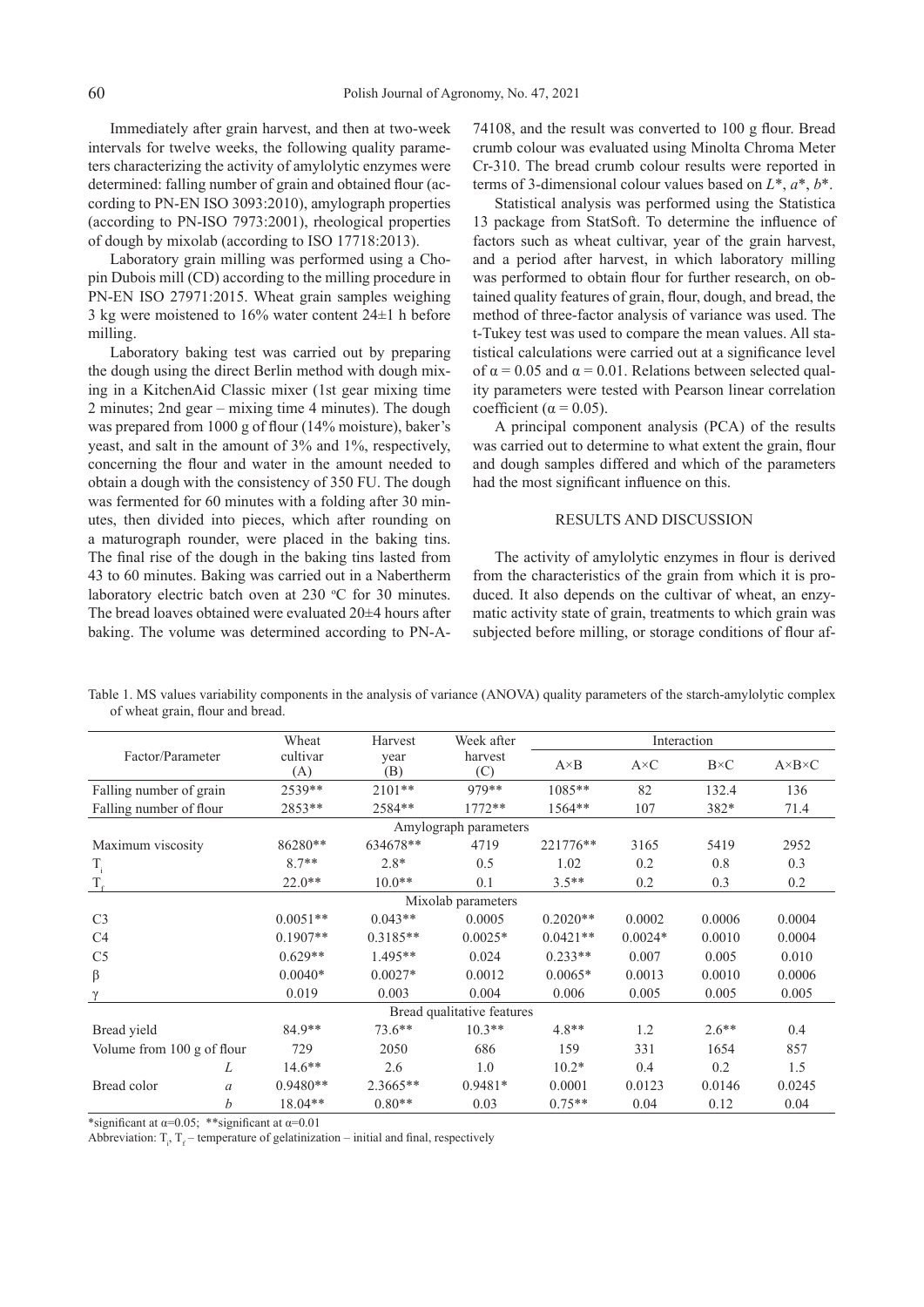ter milling. The activity level of amylolytic enzymes in flour greatly influences the quality of bread obtained from it (Mangan et al., 2016).

The statistical analysis showed a significant effect of wheat cultivar, year of the grain harvest, and the period after grain harvest on the value of the falling number of grain and flour obtained from it (Table 1). It was found that the grain of the studied wheat cultivars was characterized by the low activity of amylolytic enzymes, as evidenced by a falling number above 300 s (Rachoń et al., 2016). The

Table 2. Results of starch properties of tested wheat cultivars during post harvest maturation.

| Factor             | Falling number |          | Maximum           | Temperature<br>of gelatinisation |               |  |  |
|--------------------|----------------|----------|-------------------|----------------------------------|---------------|--|--|
|                    | grain          | flour    | viscosity<br>[AU] | initial                          | final         |  |  |
|                    | [s]            | [s]      |                   | $\lceil{^{\circ}C}\rceil$        | [°C]          |  |  |
| Range              | 336-428        | 346-462  | $720 - 1540$      | 55.5–59.5                        | $89.5 - 93.5$ |  |  |
| Wheat cultivar     |                |          |                   |                                  |               |  |  |
| Bamberka           | 394 $a*$       | 422 a*   | $1088 b*$         | $57.8 b*$                        | 92.2 a*       |  |  |
| <b>KWS</b> Ozon    | 396 $a*$       | $412 b*$ | $1175a*$          | $57.6 b*$                        | $92.7a*$      |  |  |
| Kandela            | $370 b*$       | 392 c*   | 1258 a*           | 59.2 a*                          | 90.1 b*       |  |  |
| Harvest year       |                |          |                   |                                  |               |  |  |
| 2015               | $379 b*$       | $402 b*$ | $1041 b*$         | 57.9 b                           | 91.1 b*       |  |  |
| 2016               | 394 a*         | 416 a*   | $1307 a*$         | 58.5 a                           | $92.2 a*$     |  |  |
| Week after harvest |                |          |                   |                                  |               |  |  |
| $\theta$           | 368 $d*$       | 378 c*   | 1190 a            | 57.7 a                           | 91.8 a        |  |  |
| $\overline{c}$     | $374d*$        | $405 b*$ | 1145 a            | 58.1 a                           | 91.8 a        |  |  |
| 4                  | 388 c*         | $414a*$  | 1193 a            | 58.2 a                           | 91.8 a        |  |  |
| 6                  | 393 bc*        | 419 a*   | 1135 a            | 58.4 a                           | 91.6 a        |  |  |
| 8                  | 396 ab*        | 418 a*   | 1205 a            | 58.3 a                           | 91.4 a        |  |  |
| 12                 | 400 $a*$       | 417 a*   | 1173 a            | 58.4 a                           | 91.7 a        |  |  |

a, b, c – homogenous groups obtained by the t-Tukey's test at  $\alpha=0.05$  and  $\alpha=0.01^*$ , respectively.



Figure 1. Falling number and maximum viscosity of flour of tested wheat cultivars from 2015 and 2016 harvest year.

wheat grain of the Kandela cultivar was characterized by a significantly lower falling number (mean: 370 s) (Table 2) compared to the wheat grain of the KWS Ozon and Bamberka cultivars (mean: 396 and 394 s, respectively) (Table 2). However, from the technological point of view, these differences were not significant. It was observed that flour obtained from grains of wheat cv. Bamberka, in spite of the highest falling number value, was simultaneously characterized by the lowest maximum viscosity of flour gel among the tested wheat cultivars (on average 1088 AU) (Table 2). The opposite situation was observed in the case of the Kandela cultivar. The high flour falling numbers of all tested wheat cultivars at a level close to 400 s and peak viscosity of flour gel above 1000 AU allow us to conclude that bread obtained from the tested flour may characterized by a low volume, spherical shape, and crumbly crumb (Rothkaehl et al., 1997; Szafrańska, 2014). For the grain and flour, the research material from the 2016 harvest was characterized by a higher falling number than that from the 2015 harvest.

It was found that the falling number of grain increased significantly during 12 weeks of grain maturation after harvest (Table 2), which is consistent with the results obtained by Elmann (2011). The falling number of flour significantly increased up to 4th week after harvest, then its values were similar, 417–419 s. In the case of flour from the wheat grain of the cultivars KWS Ozon and Kandela, the falling number values in individual weeks after grain harvest were similar in both years of the study. However, in the case of the Bamberka cultivar, higher falling number values both determined in the grain and the obtained flour (on average by 37 and 43 s, respectively) were found for samples from the 2016 harvest.

Flour obtained from spring wheat of the Kandela cultivar was characterized by significantly the highest initial temperature of starch gelatinization and the lowest final temperature of starch gelatinization compared to the other two wheat cultivars. The results obtained in the assessment of the amylographic characteristics of the flour were in the range typical for wheat flour type 550 (Szafrańska, 2014). No statistically significant differentiation was found in the maximum viscosity and the initial and final temperature of starch gelatinization during grain maturation after harvest (Table 1, Table 2). On the other hand, these parameters were differentiated between the grain harvest years.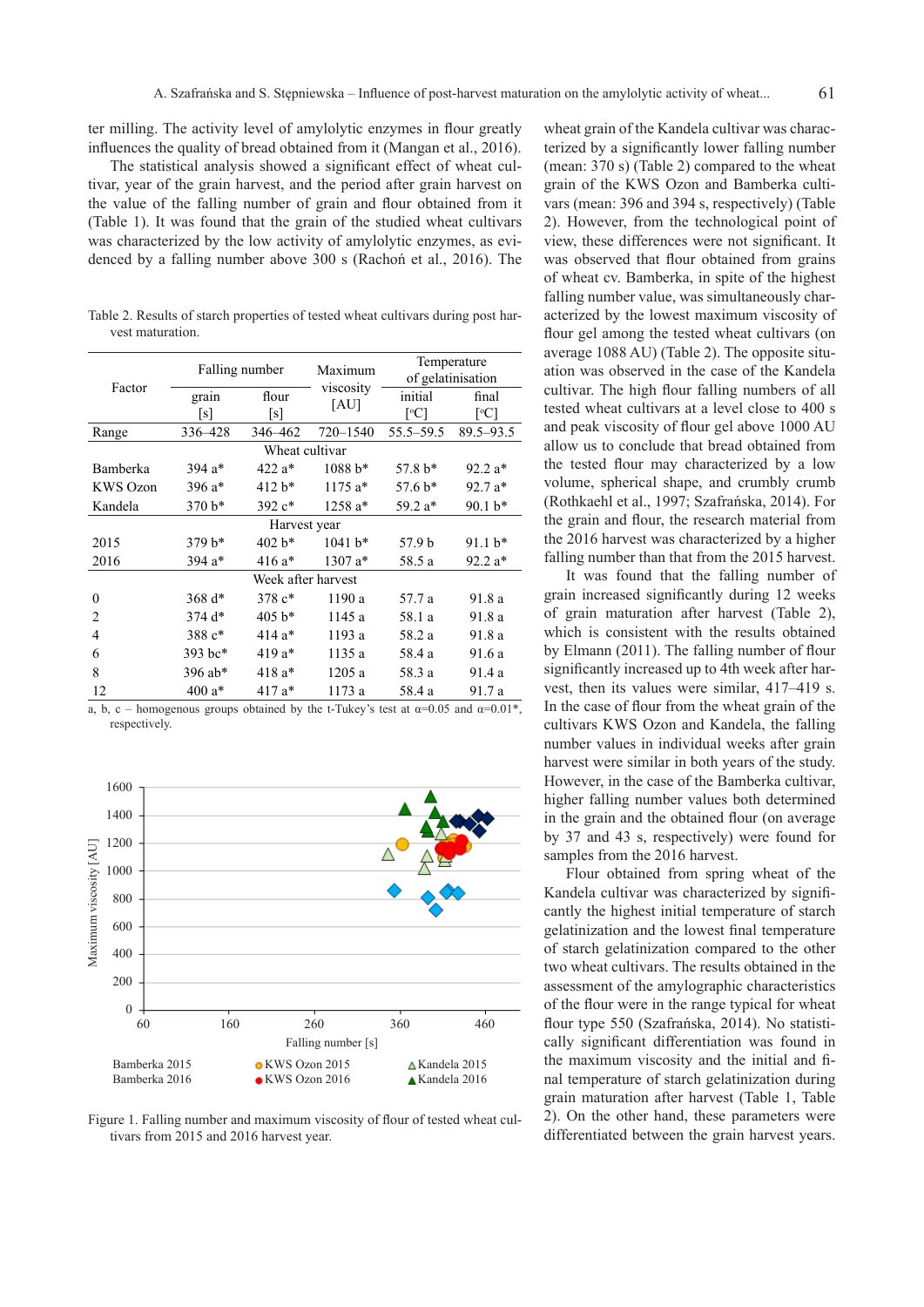The maximum amylograph viscosity of flour obtained from wheat grains of the Bamberka and Kandela cultivars from the 2016 harvest was approximately 530 AU and 280 AU higher, respectively than from the 2015 harvest (Figure 1). It should be noted that this is a significant variation, taking into account the slight difference in falling number for Bamberka (43 s) and no difference for Kandela. Such results may have been influenced by the different accumulation of  $\alpha$  and  $\beta$  amylase enzymes during plant vegetation. Despite the slightly higher values of the falling number of the wheat grain of the KWS Ozon cultivar from the 2016 harvest (by 8 s on average), the maximum viscosities were lower by 12 AU on average. The year of grain harvest also significantly affected the final temperature of starch gelatinization. Significantly higher temperatures were found for samples from the 2016 harvest  $(92.2 \text{ °C})$  on average; Table 2). Wheat grains of the Bamberka cultivar from the 2016 harvest were characterized by a significantly lower alpha-amylase activity, resulting in a higher value of the final temperature of starch gelatinization (by  $2.1 \text{ }^{\circ}\text{C}$ on average) in comparison to samples from the 2015 harvest. In the case of the cultivar KWS Ozon, the final temperature of starch gelatinization was higher on average by  $1.2 \text{ }^{\circ}\text{C}$ , while in the case of the cultivar Kandela it was lower on average by only  $0.1 \text{ }^{\circ}\text{C}$ .

The value of the flour starch-amylolytic complex was also evaluated based on dough rheological properties using a mixolab, assessing the quality of protein and starch in a single test. The starch properties were determined according to the dough torque values at points C3, C4, and C5 of the graph, the initial starch gelatinization temperature D2 and the final starch gelatinization temperature D3, and the  $\beta$  and  $\gamma$  slopes (Banu et al., 2011; Wiwart et al., 2017).

The  $\beta$  and  $\gamma$  slopes describe variations in dough consistency as a results of increasing or decreasing its temperature during the determination (Koksel et al., 2009). The β slope characterizing the increase in dough resistance due to swelling of starch granules as a result of increasing the temperature from 30 to 90  $^{\circ}$ C during analyse (Stoenescu

Table 3. Results of the evaluation of flour dough from tested wheat cultivars by mixolab characterizing the starch properties.

| Factor             | C <sub>3</sub> | C <sub>4</sub> | C5             | β             | γ              |  |
|--------------------|----------------|----------------|----------------|---------------|----------------|--|
|                    | [Nm]           | [Nm]           | [Nm]           | [Nm/min]      | [Nm/min]       |  |
| Range              | $1.92 - 2.15$  | $1.31 - 1.95$  | $2.47 - 3.749$ | $0.37 - 0.55$ | $-0.42 - 0.01$ |  |
| Wheat cultivar     |                |                |                |               |                |  |
| Bamberka           | $1.98c*$       | $1.45 h*$      | $2.68 c*$      | 0.498a        | $-0.072a$      |  |
| <b>KWS</b> Ozon    | $2.05 b*$      | $1.61a*$       | $2.96 b*$      | 0.468 b       | $-0.091$ a     |  |
| Kandela            | $2.10a*$       | $1.77a*$       | $3.38a*$       | $0.479$ ab    | $-0.051$ a     |  |
| Harvest year       |                |                |                |               |                |  |
| 2015               | $2.03 b*$      | $1.54 h*$      | $2.88 h*$      | 0.492 a       | $-0.054$ a     |  |
| 2016               | $2.06a*$       | $1.68a*$       | $3.14a*$       | 0.471 b       | $-0.089a$      |  |
| Week after harvest |                |                |                |               |                |  |
| $\theta$           | 2.03a          | 1.57h          | 2.95a          | 0.464a        | $-0.047$ a     |  |
| $\overline{c}$     | 2.04a          | 1.63a          | 2.96a          | 0.470a        | $-0.120a$      |  |
| $\overline{4}$     | 2.04a          | $1.60$ ab      | 3.02a          | 0.488a        | $-0.057$ a     |  |
| 6                  | 2.04a          | $1.61$ ab      | 3.01a          | 0.490a        | $-0.066a$      |  |
| 8                  | 2.05a          | 1.62a          | 2.99a          | 0.480a        | $-0.072a$      |  |
| 12                 | 2.05a          | 1.61 ab        | 3.12a          | 0.499a        | $-0.067$ a     |  |

a, b, c – homogenous groups obtained by the t-Tukey's test at  $\alpha = 0.05$  and  $\alpha = 0.01^*$ , respectively.

et al., 2010; Banu et al., 2011), ranged from  $0.37$  to  $0.55$  Nm min<sup>-1</sup> (Table 3). The cultivar Bamberka was characterized by a significantly higher starch gelatinization rate than the cultivar KWS Ozon (β slope: 0.498 and 0.479 Nm min-1, respectively) (Table 3). The β slope slightly increased during the grain maturation, but the changes were not statistically significant (Table 3). The values of slope γ, characterizing the speed of enzymatic starch degradation, ranged from -0.42 to -0.01 Nm min-1. No significant differentiation of the index between wheat cultivars, grain harvest years, and post-harvest grain maturation period were observed.

The dough torque at point C3 of the graph depends on the value of the β slope, i.e., the rate of the starch gelatinization process. A high value of dough torque at point C3 of the graph indicates high dough elasticity and is characteristic of flour fractions obtained from the central parts of the endosperm (Banu et al., 2011). The dough torque measured at point C4 of the graph, according to Banu et al. (2011), reflects the stability of the starch gel to heating. The dough torque at point C5 of the graph provides information on starch retrogradation (Haros et al., 2006; Rachoń et al., 2016). The flour of the tested wheat cultivars varied in dough torque at the indicated characteristic points of the graph (Table 3). The significantly lowest dough torque at points C3, C4, and C5, were characterized by doughs from flour obtained from Bamberka cultivar, while the significantly highest dough torque at points C3 and C5 was observed in doughs from flour of the Kandela cultivar. Flour samples obtained from the milling of Bamberka cultivar were simultaneously characterized by the lowest maximum flour gel viscosity, despite the highest falling number values. A significant effect of grain harvest year was also noted on the dough torque value at points C3, C4, and C5 of the graph (Table 1, Table 3). Flour from grains from the 2016 harvest, with lower alpha-amylase activity, had higher dough torque values at points C3, C4, and C5 of the graph (Table 3). In the case of spring wheat cultivar Kandela, which had the lowest average falling number, the highest torque values in points C3, C4 and C5 were found. At the same time, it was observed that, despite the slightest difference in falling number values between grain harvest years of the Kandela cultivar, the differences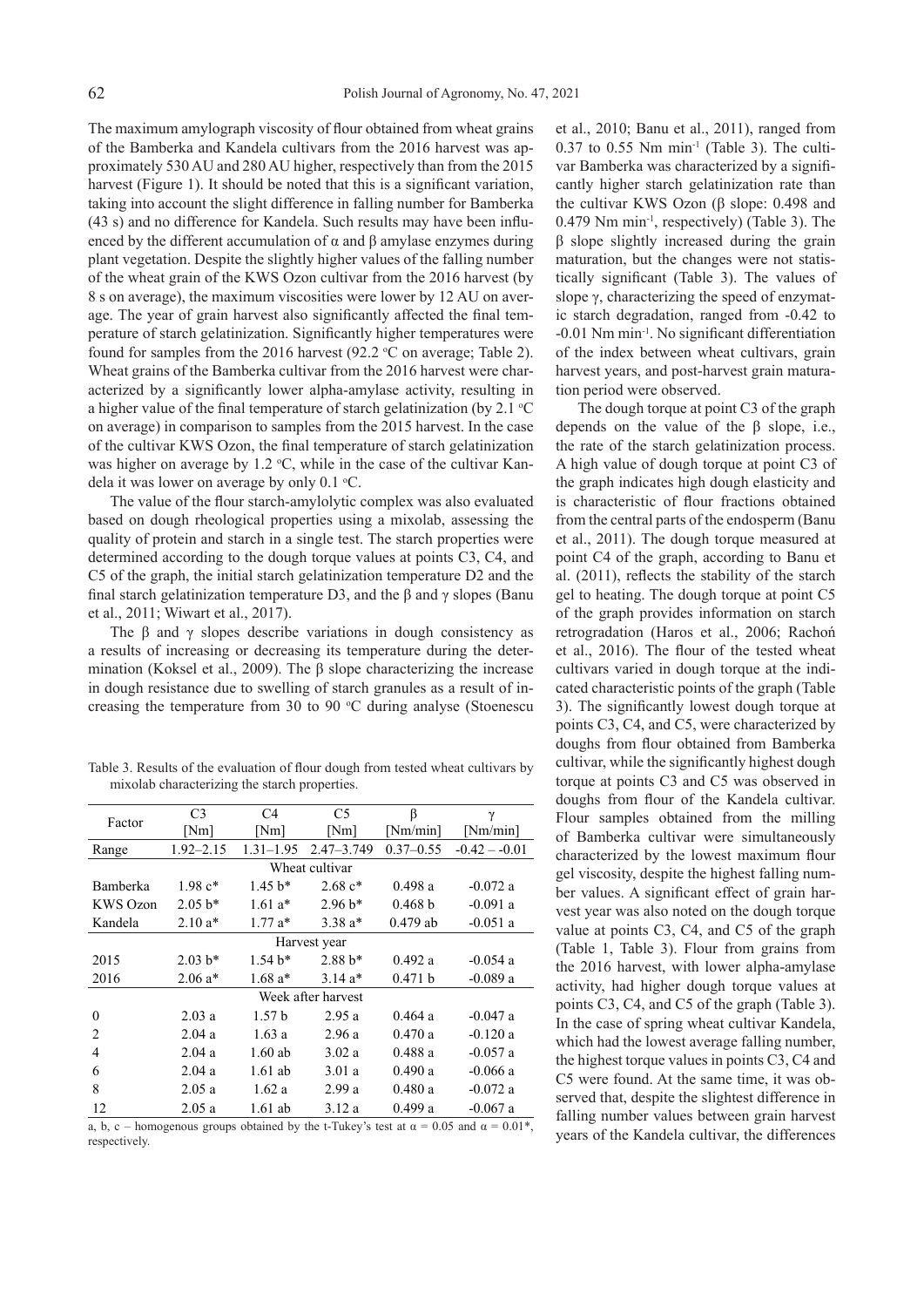in dough torque at points C3, C4, and C5 were the highest among the cultivars tested and amounted to respectively: 0.07, 0.27 and 0.52 Nm. Such variation in results may be influenced by the spring form of wheat and different weather conditions during plant vegetation in both years.

The present study concluded that the dough torque at points C3, C4, and C5 of the graph increased slightly with time after grain harvest; however, these variations were statistically significant only for the dough resistance at point C4 (Table 1, Table 3).

The literature data on the relationship between the falling number and the dough torque at points C3, C4, and C5 of the mixolab graph is inconsistent. The results of the studies by Kahraman et al. (2008) and Ozturk et al. (2008), as well as the results obtained in the present study, showed that there was no significant interaction between falling number and dough torque measured at the characteristic points C3, C4, and C5 of the graph. The studies of Peňa et al. (2007), Codina et al. (2010), and Capouchová et al. (2012), it was found that with an increase in the falling number of flour, the dough torque at the points of the graph describing the properties of the starch contained in the flour also increased. Banu et al. (2011) and Rachoń et al. (2016) obtained positive correlation coefficients of falling number with dough torque only at points C4 and C5. Negative correlations were shown for falling number and dough torque at point C3. On the other hand, Dhaka et al. (2012) showed negative correlations between falling number and dough torque measured at all points of the graph, i.e., C2, C3, C4, and C5.

The activity of amylolytic enzymes characterized by the maximum viscosity of the suspension in the studies by Peňa et al. (2007) and Codina et al. (2010), as well as in the present work, showed a stronger correlation with the dough torque at points C3, C4 and C5 (correlation coefficients  $r = 0.614$ ,  $r = 0.689$  and  $r = 0.700$ , respectively)

than with the falling number of grain and flour  $(r < -0.22)$ . The reason for the differences should be found in the determination method, which in the amylographic and mixolab assessment is based on gradual heating of the test sample, close to the conditions prevailing inside the dough piece during baking. In evaluating the falling number, on the other hand, there is a more rapid inactivation of enzymes under the influence of high temperature (Rothkaehl, 2003).

63

The loaves of bread obtained in laboratory baking test were characterized by a proper external appearance with the shape of a well-risen loaf and appropriate crust colour, as well as relatively uniform crumb porosity (Figure 2). Sensory attributes such as taste and smell were characteristic of this kind of bread.

The bread yield ranged from 133 to 146% (Table 4). Its differentiation was influenced by the cultivar of wheat, the year of grain harvest, and the period of maturation after harvesting (Table 1, Table 4). The bread made from flour of the Kandela cultivar and bread made from flour from the 2016 grain harvest demonstrated significantly lower bread yields.

The bread volume calculated to 100 g of flour, the primary measure of its quality, ranged from 295 to 431 cm<sup>3</sup>. There was no significant differentiation of the discussed bread quality parameter depending on the wheat cultivar, year of the grain harvest, and a week after grain harvest (Table 1, Table 4). Similar to Dirndorfer's (2012) study, bread volume was increased during the post-harvest maturation of grain compared to the evaluation of the tested grain samples immediately after harvest. The highest values were obtained in the 4th week after harvest. However, the observed differences were statistically insignificant. On the other hand, in the study by Elmann (2011), bread obtained from grain flour after six months of storage was characterized by a smaller volume than that from newlyharvested grain directly .



Figure 2. Bread obtained from tested wheat cultivars.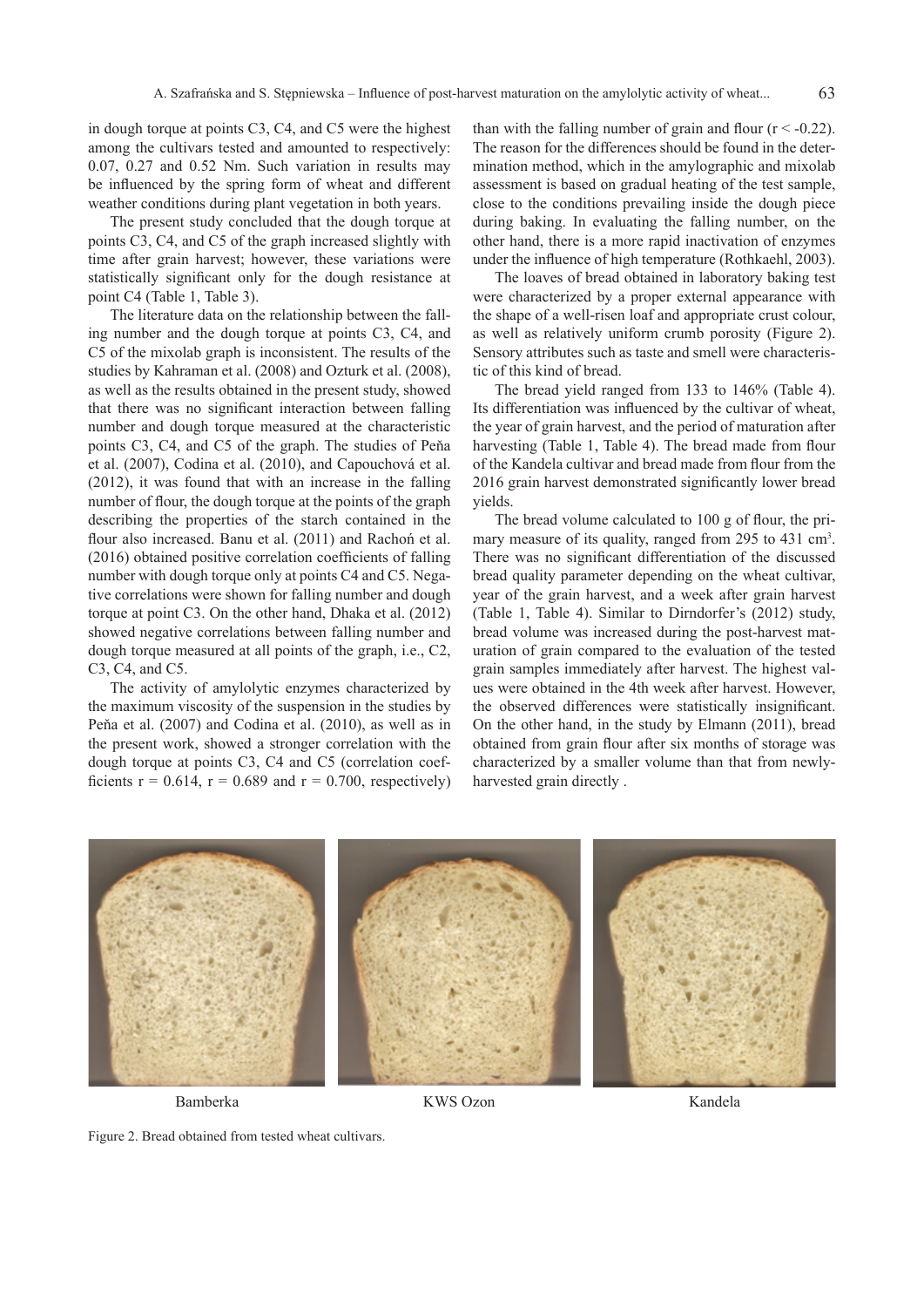| Factor             | Bread yield       | Volume from 100 g of flour        |               | Bread crumb color |             |  |  |  |
|--------------------|-------------------|-----------------------------------|---------------|-------------------|-------------|--|--|--|
|                    | $\lceil\% \rceil$ | $\lceil$ cm <sup>3</sup> $\rceil$ | L             | a                 | b           |  |  |  |
| Range              | $133 - 146$       | 295-431                           | $71.0 - 81.9$ | $-2.10 - -1.73$   | 19.74-25.31 |  |  |  |
|                    |                   | Wheat cultivar                    |               |                   |             |  |  |  |
| Bamberka           | $141a*$           | 383 a                             | $76.4 a*$     | $-1.02 b*$        | $20.92 c*$  |  |  |  |
| KWS Ozon           | $141a*$           | 357 a                             | $74.3 b*$     | $-0.96$ a*        | $22.74 b*$  |  |  |  |
| Kandela            | $137 b*$          | 367a                              | $74.8 b*$     | $-1.47$ $c*$      | $23.25 a*$  |  |  |  |
| Harvest year       |                   |                                   |               |                   |             |  |  |  |
| 2015               | $141a*$           | 364a                              | 75.4 a        | $-0.89a*$         | $22.45 a*$  |  |  |  |
| 2016               | 138 b*            | 372 a                             | 74.9 a        | $-1.41 b*$        | $21.04 b*$  |  |  |  |
| Week after harvest |                   |                                   |               |                   |             |  |  |  |
| $\mathbf{0}$       | $138 b*$          | 352a                              | 74.8 a        | $-1.23a$          | 22.23a      |  |  |  |
| 2                  | $138 b*$          | 367 a                             | 74.9 a        | $-1.23a$          | 22.28a      |  |  |  |
| 4                  | $140a*$           | 383 a                             | 74.4 a        | $-1.20$ ab        | 22.37a      |  |  |  |
| 6                  | $141a*$           | 373 a                             | 75.4 a        | $-1.28a$          | 22.34a      |  |  |  |
| 8                  | $140a*$           | 376a                              | 75.4 a        | $-0.89b$          | 22.38a      |  |  |  |
| 12                 | 140 a*            | 363 a                             | 74.8 a        | $-1.06$ ab        | 22.22a      |  |  |  |

Table 4. Results of laboratory baking from tested wheat cultivars flour.

a, b, c – homogenous groups obtained by the t-Tukey's test at  $\alpha = 0.05$  and  $\alpha = 0.01^*$ , respectively.

The tested bread was distinguished by the crumb *L*  brightness ranging from 71 to 82. It was found that only the genetic factor had a significant effect on such parameter (Table 1, Table 4). It was proved that the crumb of bread made from flour obtained from Bamberka cultivar was characterized by the significantly highest brightness (mean 76.4) (Table 4) in comparison with bread crumb made from flour of KWS Ozon and Kandela cultivars (mean 74.3 and 74.8, respectively) (Table 4). The *a\** values of the studied bread crumb showed negative values (from -2.10 to -1.73), indicating a high contribution of the green shade to the colour. Bread crumb from KWS Ozon grain had significantly less green cast to its colour than did the bread crumb from flour of the other wheat cultivars (Table 4). The post-harvest grain maturation period influenced the decrease of the share of the green hue in the crumb colour. The *b*\* values of the tested bread crumb took positive values, which indicates a large percentage of yellow shade in the crumb colour. To a statistically significant degree, the above parameter was influenced by the wheat cultivar and the harvest year (Table 1). The significantly lowest value of *b\** value was characteristic for bread crumb made of flour obtained from Bamberka cultivar (mean 20.92) (Table 4), while the significantly highest value for bread crumb made of flour from Kandela cultivar (mean 23.25) (Table 4). Bread made of Bamberka cultivar was assessed the most favourably in terms of the crumb colour and structure (Figure 2).

A principal component analysis (PCA) was conducted to determine to what extent the tested wheat cultivars were differentiated in terms of the properties of the starchamylolytic complex and which experimental factor had the most significant influence on this. The PCA analysis showed that the first two principal components (factor 1 and factor 2) explained a total of 65.73% of the prelimi-

nary results (Figure 3). The first main component (factor 1) explained 39.48% of the variability in the initial results. It was found that factor one was positively related to the mixolab parameters such as: dough torque at points C3, C4, C5 and amylograph parameters: initial temperature of starch gelatinization and maximum viscosity. Such parameters exerted the most significant negative influence on factor 1 as the final temperature of starch gelatinization determined by the amylograph test and the β-slope determined from the graph obtained with mixolab. The second principal component (factor 2) explained 26.25% of the variation in results. The most considerable contributions to factor 2 were the flour and grain falling number, the final temperature of starch gelatinization, and the maximum viscosity determined by the amylograph test.

Figure 4 shows the distribution of the tested wheat grain samples in the area of the first two factors. It shows that among the three factors of the experiment, the genetic factor had the most extensive influence on the properties of the starch-amylolytic system of the grain of the tested wheat cultivars. In Figure 4, wheat grain samples of the Kandela cultivar are located on the right side of the graph along the axis of the first factor, while grain samples of the other wheat cultivars are situated on the left side of the graph. The dough obtained from the flour of the Kandela cultivar compared to the one from the other tested cultivars grains were characterized by a relatively higher value of such parameters determined from the graph obtained by the mixolab as C3, C4, and C5 and a lower value of the β slope. Moreover, starch gel obtained from flour of Kandela were characterized by a higher initial temperature of gelatinization and a higher maximum viscosity, and a lower final temperature of starch gelatinization compared to suspensions obtained from flour of Bamberka and KWS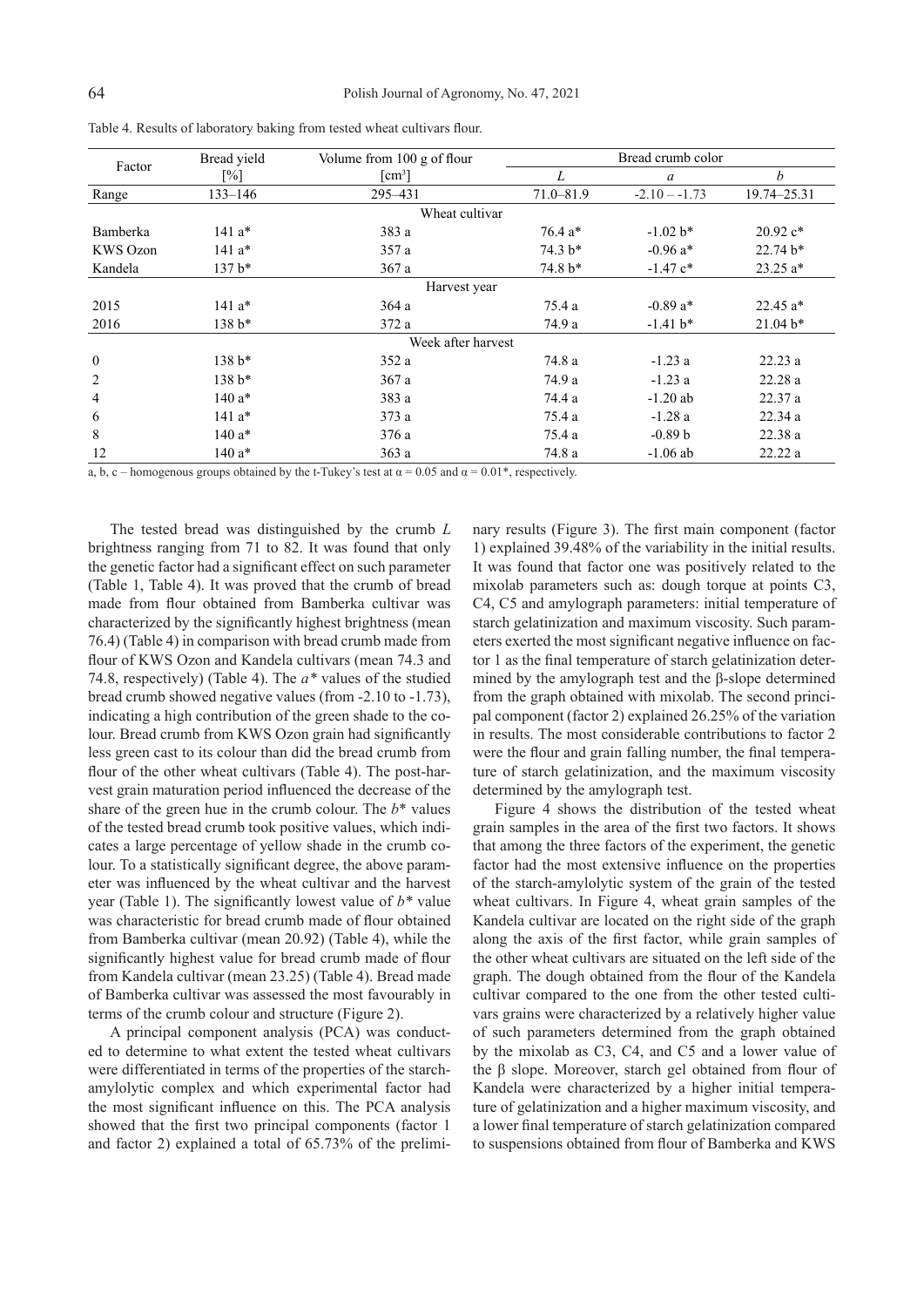

Abbreviation: FNgrain – falling number of wheat; FNflour – falling number of flour; Viscmax – maximum viscosity; βslope – slope beta; γslope – slope gamma; Ti – initial temperature of gelatinization; Tf – final temperature of gelatinization.

Figure 3. Loading plot of the first and second principal components on parameters characterized the properties of starch-amylolytic complex of tested wheat cultivars.



Figure 4. Loading plot of the first and second principal components of tested wheat cultivars on variables characterized the properties of starch-amylolytic complex of tested wheat cultivars.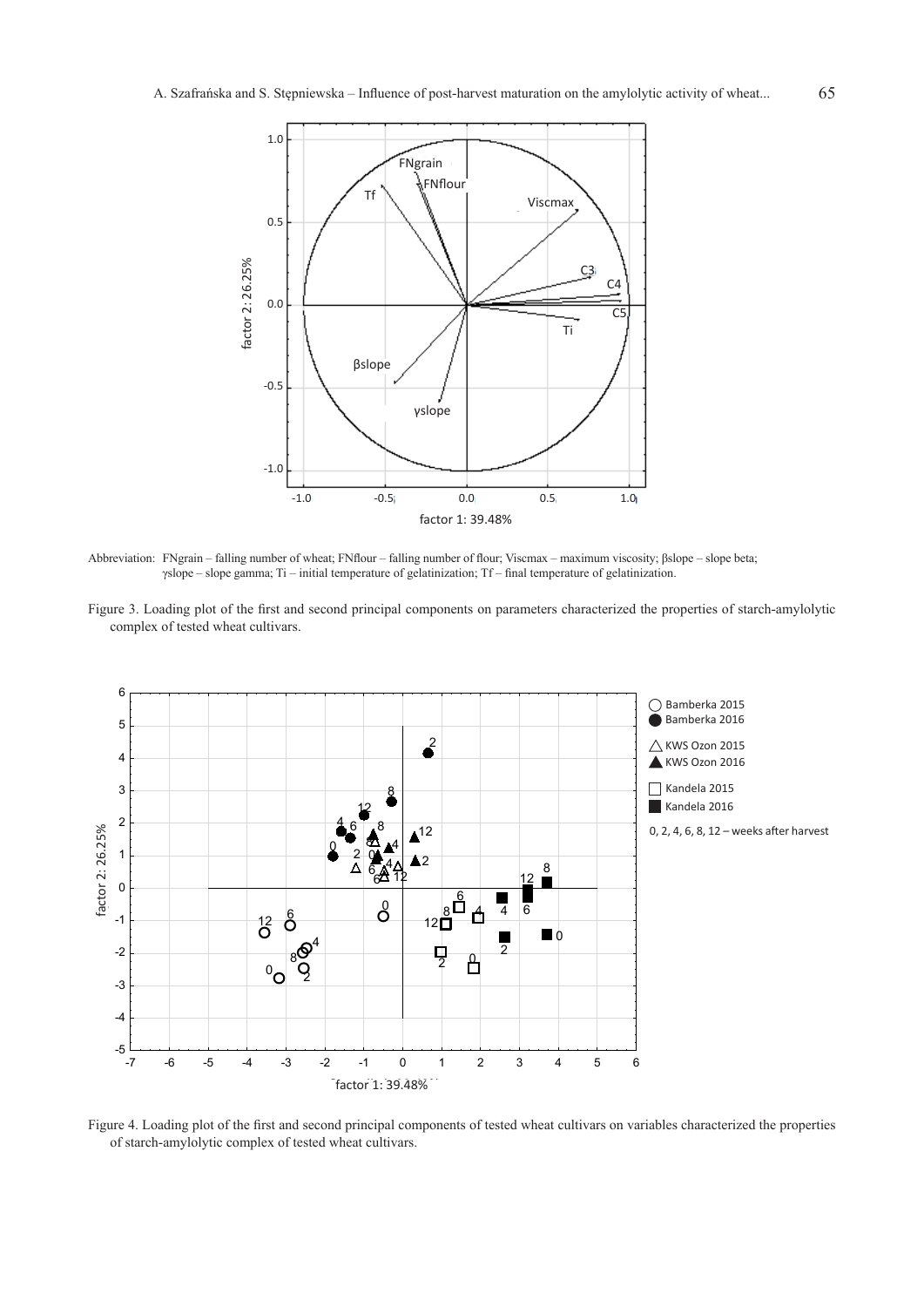Ozon cultivars. A significant effect of grain harvest year on the properties of the starch-amylolytic complex was found only for the cultivar Bamberka. In Figure 4, grain samples of the Bamberka cultivar from the 2015 harvest have negative values along the axis of the second factor, while those from the 2016 harvest take positive values along the axis of the second factor. Against this background, it can be concluded that both grain and flour of the Bamberka cultivar from the 2016 harvest were characterized by a higher falling number, and gels obtained from the flour were distinguished by a higher final starch gelatinization temperature and a higher maximum viscosity compared to samples from the 2015 harvest. Based on the analysis of Figures 3 and 4, it was also found that the dough made from grain flour of the Bamberka cultivar from the 2016 harvest had relatively lower values of the β and  $\gamma$  slope compared to the dough made from grain flour of this cultivar from the 2015 harvest.

#### **CONCLUSIONS**

1. The tested wheat cultivars from two harvested years were characterized by low amylolytic enzymes activity.

2. The grain harvest year had a significant effect on the quality parameters of the tested wheat cultivars. The wheat grain from the 2016 harvest was characterized by a significantly lower amylolytic enzyme activity compared to the grain from the 2015 harvest.

3. The activity of amylolytic enzymes determined by the falling number decreased during the post-harvest grain maturation period. However, no significant changes were found in the maximum viscosity determined by an amylograph.

4. During the post-harvest maturation period, there was a slight increase in dough torque at the characteristic points of the C3, C4, and C5 graph obtained with the mixolab, indicating a decrease in amylolytic enzyme activity. However, such modifications were not statistically significant (except for point C4) and varied within the wheat cultivar.

5. The bread obtained in laboratory baking test was characterized by a proper external appearance with the shape of a well-risen loaf and suitable crust colour and relatively uniform crumb porosity. The process of postharvest maturation of grain positively influenced a slight increase in bread volume, but the changes were not statistically significant.

6. Milling companies purchasing wheat grain immediately after harvest should consider a change in the value of the falling number of grain during post-harvest maturation. On the other hand, the differences in the values of other parameters characterizing the properties of starch, determined by amylograph and mixolab, are within the reproducibility limits of the indicated methods of determination.

### REFERENCES

- **Banu I., Stoenescu G., Ionescu V., Aprodu I., 2011.** Estimation of the baking quality of wheat flours based on rheological parameters of the Mixolab curve. Czech Journal of Food Sciences, 29(1): 35-44.
- **Capouchová I., Papoušková L., Kostelanská M., Prokinová E.,** Škeříková **A., Hajšlová J., Konvalina P., Faměra O., 2012.** Effect of different intensities of Fusarium infestation on grain yield, deoxynivalenol content and baking quality of winter wheat. Romanian Agricultural Research 29:297-306.
- **Codina G.G., Mironeasa S., Bordei D., Leahu A., 2010.** Mixolab versus alveograph and falling number. Czech Journal of Food Sciences, 28(3): 185-191.
- **Dhaka V., Gulia N., Khatkar B.S., 2012.** Application of mixolab to assess the bread making quality of wheat. 1: 183, http:// www.omicsonline.org/scientific-reports/2157-7110-SR183. pdf, doi:10.4172/scientificreports.183. (accessed 10 December 2020)
- **Dirndorfer M., 2012.** Flour quality: flour aging the effects on flour quality and baking performance. Buhler AG. https:// www.buhlergroup.com/global/en/services\_\_technologycenters-test-facilities\_\_bakery-innovation-center\_\_latestnews details-11173.htm?title (accessed 23 November 2013).
- **Drążkiewicz K., Najewski A., Skrzypek A., Szarzyńska J. 2020.** Lista opisowa odmian roślin rolniczych. COBORU, Słupia Wielka.
- **Elmann T., 2011.** Effect of intensity of agricultural techniques and grain storage on technological quality of winter wheat. Part II. Quality traits of flour and bread. Acta Scientiarum Polonorum, Agricultura, 10: 37-46.
- **Fowler M., 2014.** Adapting for change. New wheat crop brings different challenges, opportunities for flour millers. World-Grain.com September 2014. https://www.world-grain.com/ articles/10209-adapting-for-change (accessed 8 October 2020).
- **Haros M., Ferrer A., Rosell C., 2006.** Rheological behavior of whole wheat flour.  $13<sup>th</sup>$  World Congress of Food Science & Technology, doi: 10.1051/UFoST:20060681.
- **Janić Hajnal E., Tomić J., Torbica A., Rakita S., Pojić M.,**  Živančev **D., Hadnađev M., Dapčević Hadnađev T., 2014.** Content of free amino groups during postharvest wheat and flour maturation in relation to gluten quality. Food Chemistry, 164: 158-165, doi: 10.1016/j.foodchem.2014.05.054
- **Kahraman K., Sakryan O., Ozturk S., Koksel H., Summu G., Dubat A., 2008.** Utilization of Mixolab® to predict the suitability of flours in terms of cake quality. European Food Research and Technology, 227: 565-570, doi: 10.1007/s00217- 007-0757-y.
- **Koksel H., Kahraman K., Sanal T., Ozay D.S., Dubat A., 2009.** Potential utilization of Mixolab for quality evaluation of bread wheat genotypes. Cereal Chemistry 86(5): 522-526, doi: 10.1094/CCHEM-86-5-0522.
- **Kuchciak J., Czubaszek A., 2015.** Jakość i właściwości przemiałowe ziarna pszenicy pochodzącej od różnych producentów – ocena w warunkach przemysłowych i laboratoryjnych. Zeszyty Problemowe Postępów Nauk Rolniczych, 581: 29-39.
- **Mangan D., Szafrańska A., McKie V., McCleary B.V., 2016.** Investigation into the use of the amylase SD assay of